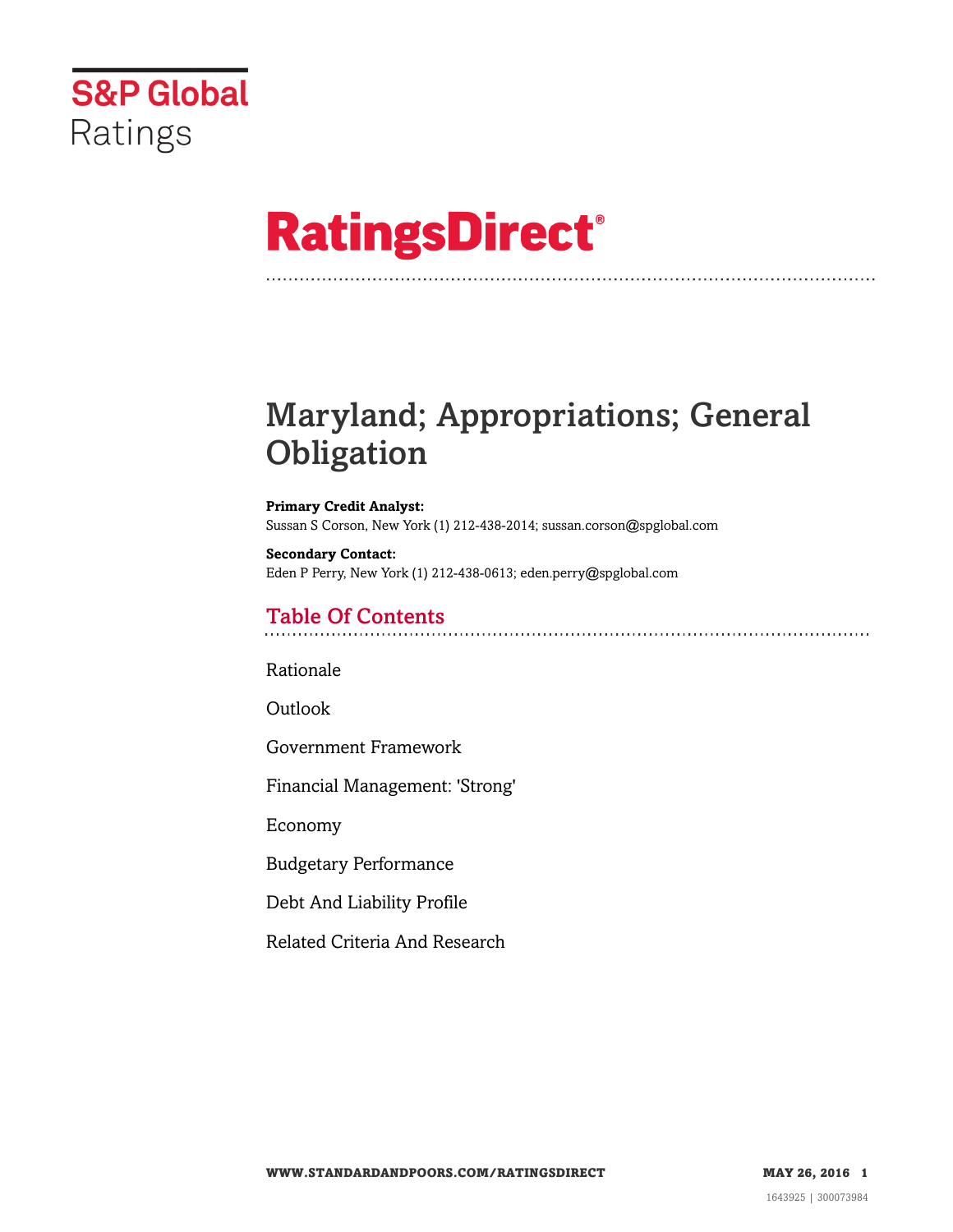# Maryland; Appropriations; General Obligation

| <b>Credit Profile</b>                                                 |            |          |  |  |
|-----------------------------------------------------------------------|------------|----------|--|--|
| US\$1036.0 mil GO bnds (State & Local Fac Ln) ser 2016 due 06/01/2031 |            |          |  |  |
| Long Term Rating                                                      | AAA/Stable | New      |  |  |
| <b>Maryland GO</b>                                                    |            |          |  |  |
| Long Term Rating                                                      | AAA/Stable | Affirmed |  |  |

# <span id="page-1-0"></span>Rationale

S&P Global Ratings assigned its 'AAA' long-term rating to Maryland's general obligation (GO) bonds, state and local facilities loan of 2016, consisting of first series tax-exempt bonds. S&P Global Ratings also affirmed its 'AAA' long-term rating on Maryland's parity GO debt outstanding and its 'AA+' rating on existing debt supported by state appropriations. The state will use bond proceeds to fund new construction and improvements to state-owned facilities, improve public schools, and fund other capital needs. The outlook is stable.

The rating reflects what we view as the state's:

- Broad and diverse economy, which has recovered momentum in 2015 after slower growth in 2013 and 2014 due to sequestration and federal budget uncertainty;
- Continued strong wealth and income levels;
- Growth in projected state reserves and a long history of proactive financial and budget management, including implementation of frequent and timely budget adjustments to align revenues and expenditures;
- Well-developed financial and debt management policies including long-term financial planning that should continue to be helpful in addressing future budget challenges; and
- Still-moderate debt burden across all measures, despite increasing issuance. We expect the debt burden will remain moderate for most measures, although some growth in debt levels is likely, based on planned issuance and anticipated public-private partnership (P3) obligations.

Maryland's full faith and credit secures the GO bonds.

In April 2016, the general assembly enacted the \$17.2 billion fiscal 2017 general fund budget, which represented a 6% increase from estimated expenditures in fiscal 2016, primarily due to projected growth in public education and public health spending. Economic improvement and favorable trends in Medicaid enrollment contributed to projected growth in state reserve levels for fiscal 2016. In addition to increasing the revenue stabilization account (RSA) to more than \$1 billion, or 5.9% of revenue, and maintaining a \$365 million ending general fund balance, the fiscal 2017 budget covers all mandated spending and includes full actuarial funding for the pension system as well as a \$75 million supplemental payment to augment funding, based on Maryland's funding policy. While the state forecasts a structural budget surplus for fiscal 2017, the five-year outlook reflects relatively manageable budget gaps in subsequent years ranging from \$28 million (1.6% of projected budget) to \$515 million (2.5%) through 2021, taking into account growth in mandated spending that slightly outpaces projected revenue growth.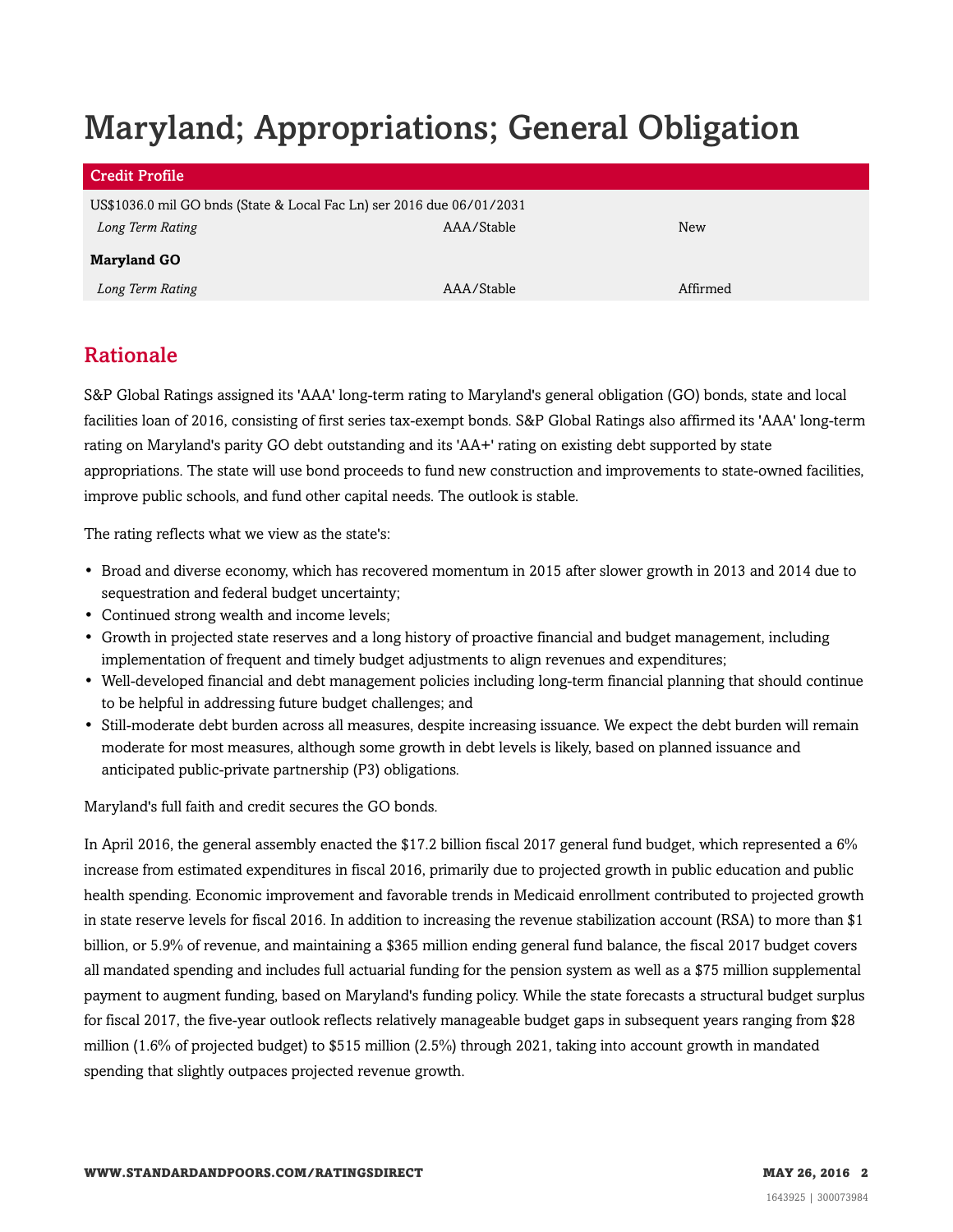The March revenue forecast by the Board of Revenue Estimates (BRE) of \$16.4 billion for fiscal 2016 remained basically unchanged from the December forecast, and represents a 3% year-over-year increase from fiscal 2015 actuals, primarily reflecting strength in estimated income tax revenue. The fiscal 2017 revenue forecast is 3.5% higher than that of fiscal 2016 at \$17 billion and was revised down slightly by \$60 million, or 0.1%, from the December estimate. While overall revenue estimates are still tracking the forecast, recent revenue collections in April and May have been slightly short of projections, which state officials attribute to timing in income tax receipts and a potential impact from weak stock market performance and capital gains returns. Revenue estimates are based on economic forecasts that are in line with IHS Global Insight Inc.'s projections. The BRE's current economic forecast projects 1.3% and 1.0% employment growth in 2016 and 2017, respectively, which is slightly more conservative than IHS Global Insight Inc.'s corresponding projections of almost 1.8% and 1.2%, respectively. The BRE economic forecast projects slightly more robust annual personal income growth of 4.6% and 5.1% in 2016 and 2017, respectively, compared with IHS Global Insight's forecasts of about 3.8% and 4.5%, respectively. However, BRE forecasts for wage and salary income of 4.2% and 4.1% in 2016 and 2017, respectively, remain below IHS Global Insight projections. State officials report wage income represents the majority of the state's personal income tax revenue. Although the state's personal income growth has averaged slightly lower than the nation's, we expect that Maryland's economic recovery will continue at a modest pace and we expect the state will continue to demonstrate strong revenue and budget monitoring practices with a track record of making expenditure adjustments midyear when required.

We consider the state's management practices "strong" under S&P Global Ratings' Financial Management Assessment (FMA) methodology. In our framework, an FMA of "strong" indicates that practices are strong, well embedded, and likely sustainable.

The state's debt burden and annual debt service relative to the budget remains moderate. Including pro forma debt issuance, we estimate debt amortization will remain rapid, with about 80% of tax-supported debt retired in 10 years. All GO bonds mature in the next 15 years, as the Maryland Constitution requires. The state levies a property tax with receipts credited to a special fund used to help support GO debt service. Its Board of Public Works fixes the property tax rate each year, which has been set at 11.2 cents per \$100 of assessed value (AV) since 2007. Statewide AV grew by 4.1% in fiscal 2015 and 4% in fiscal 2016 to \$696 million, with property tax receipts generating 75% of the revenues available for GO debt service in fiscal 2015. General funds and bond premiums represented most of the balance of revenues used for debt service.

Maryland has entered into a P3 agreement for a light rail transportation project (the purple line). We estimate the net present value of milestone payments for the project at about \$900 million. As described in our commentary, "How Standard & Poor's Treats Public-Private Partnerships In U.S. State And Local Government Debt Analysis," published Sept. 17, 2015, on RatingsDirect, on financial close of the project, we will incorporate the net present value of the milestone payments in the state's net tax-supported debt ratios through the period before Maryland starts making availability payments for the P3 project. Once P3 project construction is complete and operational, we will incorporate availability payments that are not supported by project revenue into our estimates of the state's net tax-supported debt ratios. We estimate the net present value of the availability payments at about \$2.2 billion, assuming no self-support. To the extent project revenue is not sufficient to cover the majority of future availability payments, we believe most of Maryland's debt measures will remain moderate, but net tax-supported debt compared to population and personal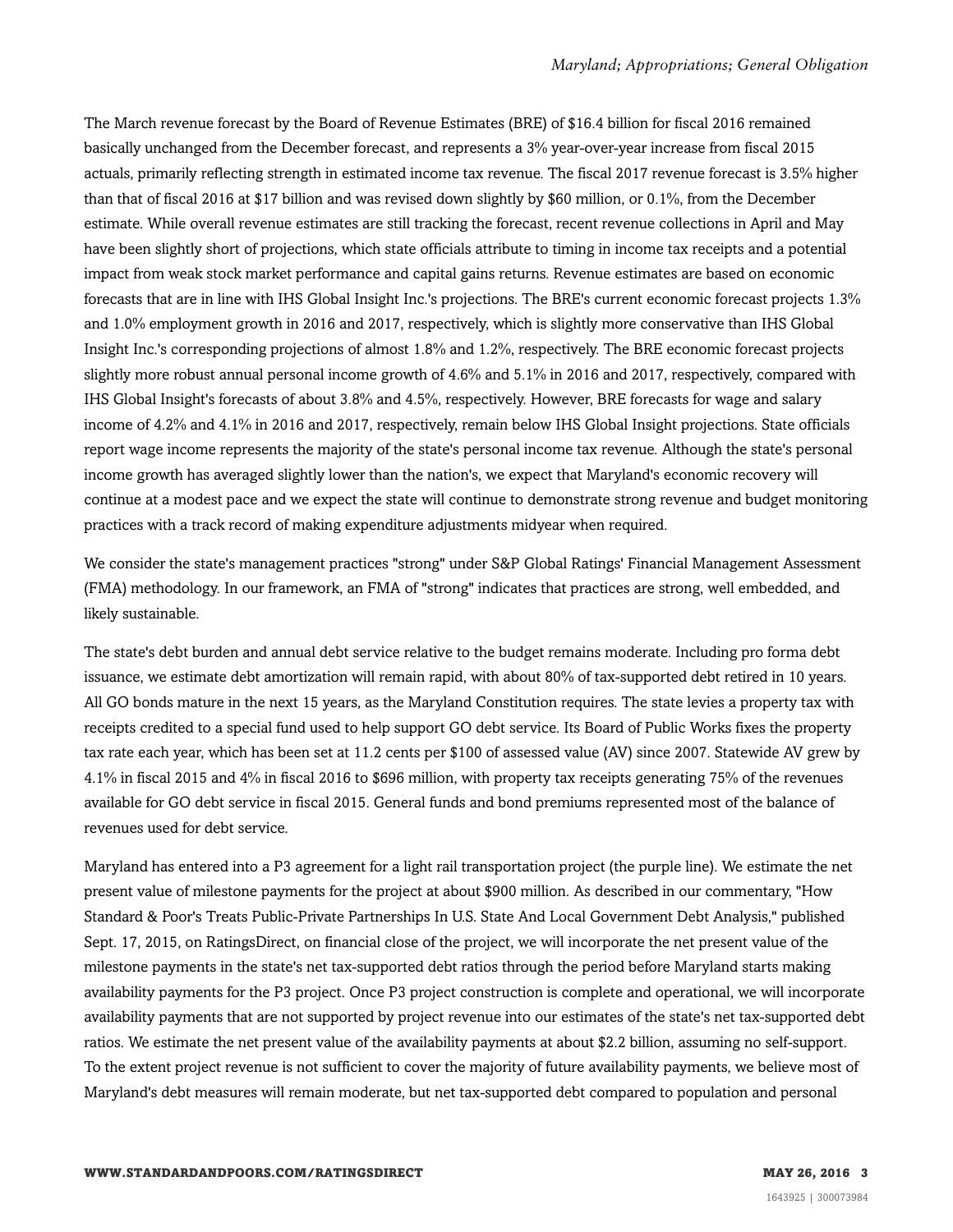income could rise to what we consider moderately high levels.

Although we believe the state's pension-funded ratios are still below average and other postemployment benefit (OPEB) liabilities are significant, pension and OPEB reform initiatives in recent years contributed to some improvement in funded ratios in fiscal years 2014 and 2015. While several years of budgeted reductions to pension funding contributions from previously approved levels have slowed this recovery, the state's future adherence to actuarially based contributions could demonstrate necessary discipline in funding the long-term liability and gradually improved funded ratios.

Maryland's GO bonds are eligible to be rated above the sovereign because we believe the state can maintain better credit characteristics than the U.S. in a stress scenario. Under our criteria "Ratings Above The Sovereign: Corporate And Government Ratings—Methodology And Assumptions" (published Nov. 19, 2013), U.S. states are considered to have moderate sensitivity to country risk. State-derived revenues are the sole source of security on the bonds, and the institutional framework in the U.S. is predictable with significant state autonomy and flexibility.

Based on the analytic factors evaluated for Maryland, on a scale of '1.0' (as the strongest) to '4.0' (as the weakest), S&P Global Ratings has assigned a composite score of '1.5' to the state.

#### <span id="page-3-0"></span>**Outlook**

The stable outlook reflects recent improved economic growth and structural budget alignment with projected growth in state reserve levels. The state's continued practice of making proactive midyear adjustments to align the budget in case of slower-than-anticipated revenue growth will remain an important credit factor over the two-year outlook horizon, given Maryland's above-average economic dependence on federal government employment and spending. Should the state fail to make proactive budget adjustments or rely significantly on reserves and other one-time sources, we could lower the rating. Failure to demonstrate a consistent commitment to fully funding its pensions could also pressure the rating.

#### <span id="page-3-1"></span>Government Framework

Maryland's Constitution requires the state to approve balanced budgets each fiscal year and for its budgets to remain balanced. To help manage the state's budget and maintain adequate fund balances despite revenue decline, the governor is empowered by statute to adjust spending as needed if the Maryland BRE, which meets three times per year, reduces its initial revenue estimate on which the budget is formulated. Such adjustments can only be made after first providing adequate provision for the payment of the principal and interest on state bonds and notes according to their terms. Maryland has considerable revenue-raising ability and can increase its income and sales tax rates and approve new revenues without voter approval. It also has a fair amount of budgetary flexibility regarding its expenditures, although this does not extend to all program areas. By law the governor has the power, with the approval of the Board of Public Works, to reduce by not more than 25%, any appropriation that he might deem unnecessary, except appropriations for the payment of interest and the retirement of state debt, the legislature, the public schools, the judiciary, and the salaries of public officers. When needed, the state has adjusted agency spending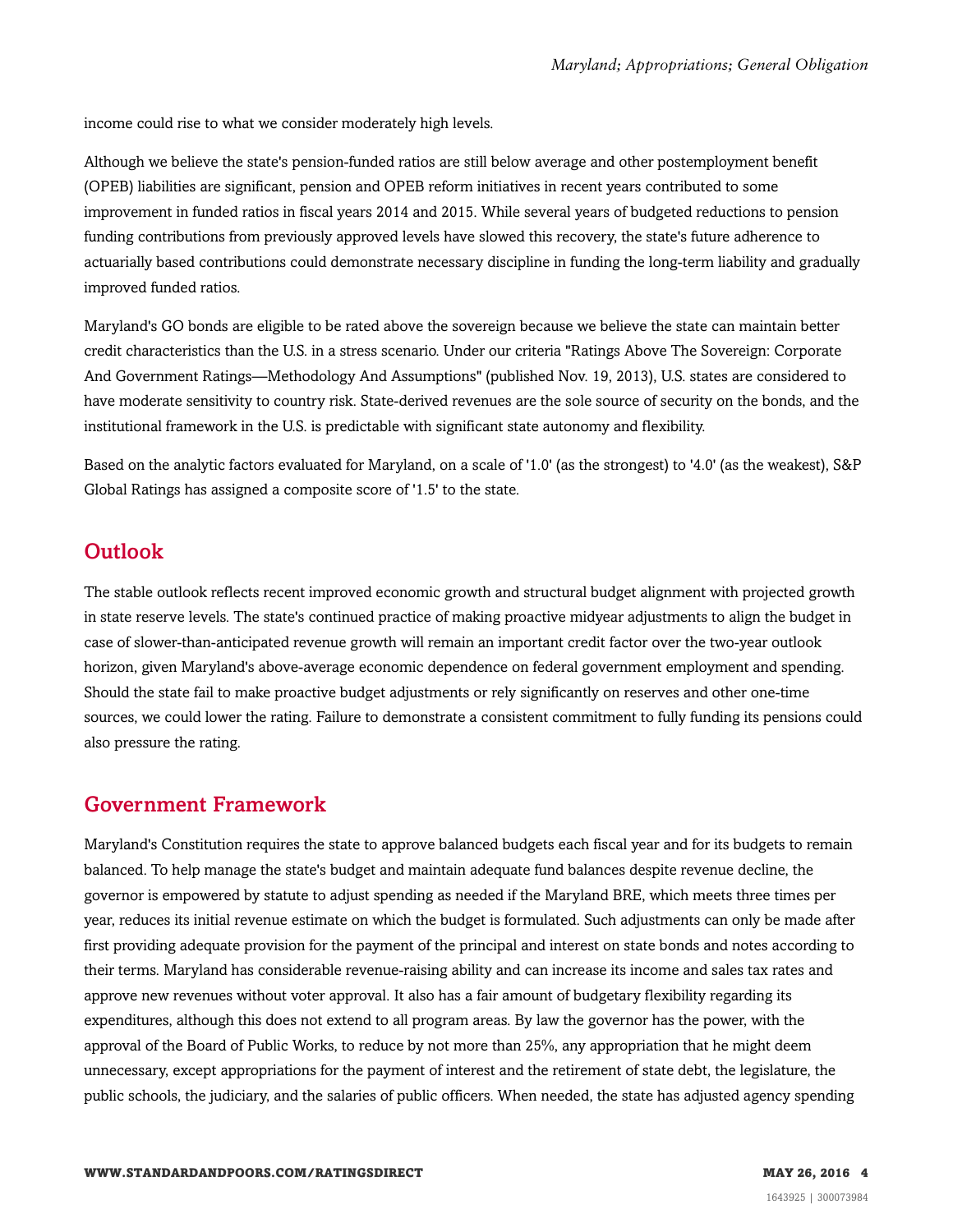accordingly. Public education is Maryland's largest expenditure item and accounted for almost 49% of budgeted general fund expenditures in fiscal 2016.

We have assigned a score of '1.4' to Maryland's government framework, where '1.0' is the strongest score and '4.0' the weakest.

### <span id="page-4-0"></span>Financial Management: 'Strong'

We consider Maryland's management practices "strong" under S&P Global Ratings' FMA methodology. In our framework, an FMA of strong indicates that practices are strong, well embedded, and likely sustainable. Based on a review of several key financial practices, Maryland has made continuing efforts to institute sound financial management practices. Its use of a five-year financial plan, which is updated annually with the adopted budget, provides the basis for future fiscal decisions and recognizes future fiscal year gaps. Monthly monitoring and reporting of key revenues allow the state to make midyear financial adjustments, if necessary, to maintain balance. Maryland has consistently maintained its statutory RSA at or above its legal minimum of 5% of revenues. Under current law, the governor is required to include an appropriation of at least \$50 million, or an amount to bring the account balance to 7.5% of estimated general fund revenue. The state has a formal debt-management policy based on defined measurements, including debt as a percent of personal income and debt service as a percent of revenues, along with a statutory debt amortization schedule. Maryland produces a five-year capital improvement plan that outlines expected capital requirements and identifies funding sources. The treasurer provides monthly investment inventory reports on its website and is required to report general fund investments to the general assembly in January of each year.

Once the budget is approved, the state monitors both revenue and expenditure performance on a regular basis and reports results in addition to an economic update. Budget adjustments have historically been implemented regularly on a timely basis. The governor has the authority to make adjustments to the budget and has a track record of doing so. Deficits can't be carried forward into the next fiscal year.

On a scale ranging of '1.0' (strongest) to '4.0' (weakest), we have assigned a score of '1.0' to Maryland's financial management.

#### <span id="page-4-1"></span>Economy

Maryland's fundamental economic strengths include strong wealth and income indicators and a relatively diversified base. The population totals 6 million and population growth has been in line with the national average in the past five years. Wealth and income levels have consistently been strong, in our view, with 2015 per capita personal income at 118% of the U.S. level. After a slower pace of growth in 2013 and 2014 as a result of federal sequestration and the loss of government jobs, in 2015 state employment growth improved to 1.5% with gains in the education, health care, and leisure and hospitality services sectors. Although state employment growth remains slightly slower than that of the nation, we expect it will continue to show momentum in 2016 based on IHS Global Insight projections, rising 1.77% year over year as a result of professional business services sector jobs primarily. State unemployment continues to remain below the national rate as reflected in the 4.7% unemployment rate as of March 2016, compared with the 5%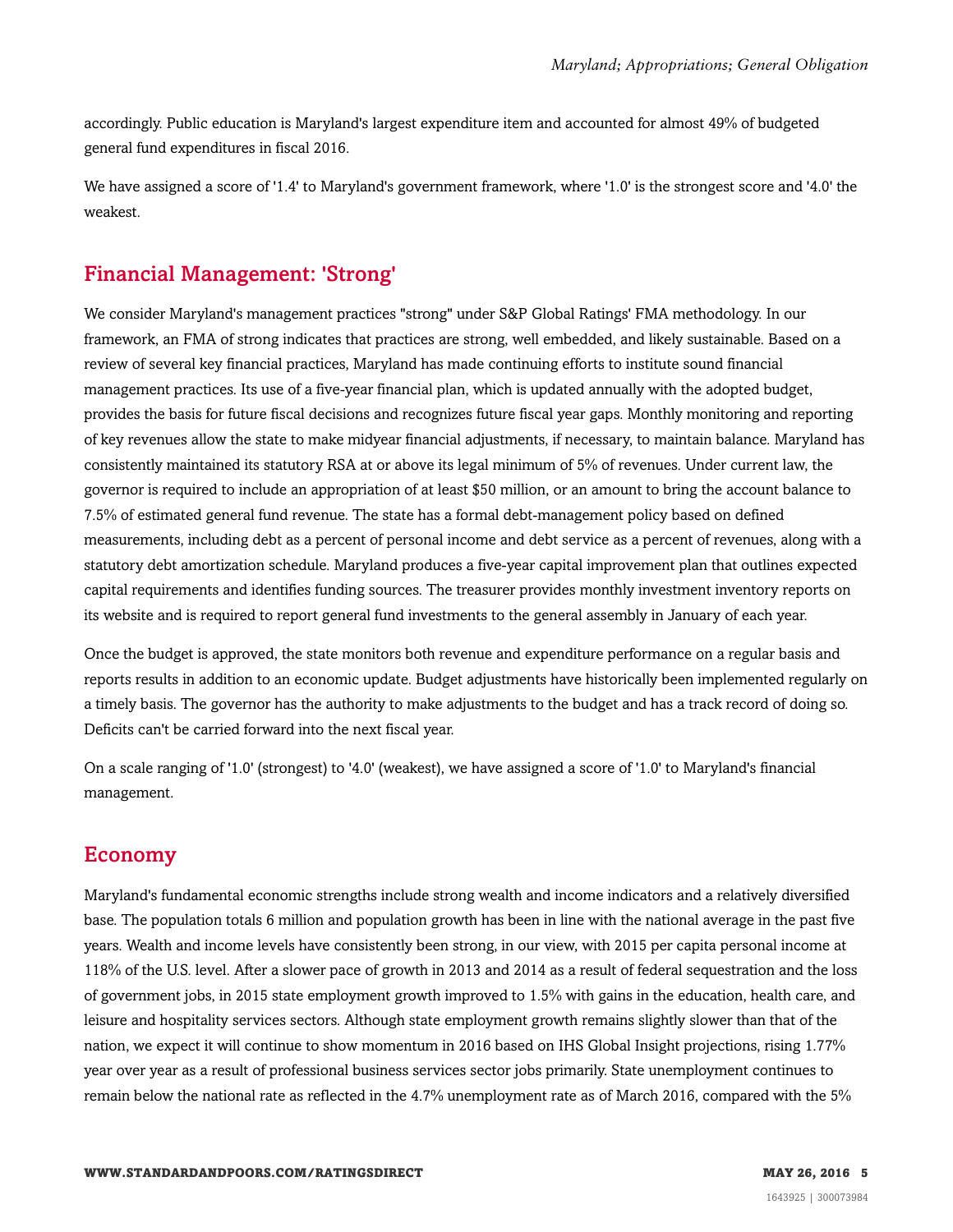national level. Growth in Maryland's gross state product (GSP) has also bounced back compared with weak trends in the previous few years; the state posted 2.2% annual GSP growth in 2015 and IHS Global Insight projects 1.72% growth in 2016, which is slightly higher than projected 1.6% growth for the nation.

The professional, business, education, and health services sectors, combined, continue to make up the single largest job segment, accounting for about one-third of Maryland's total nonfarm employment in 2015. The government sector makes up 18.9%, down slightly from 19.2% and 19.4% in 2014 and 2013, respectively, but still well above the national average of 15.8%. Manufacturing makes up a minimal 3.9% of the employment base, which is well below the national average of 8.7%.

An established higher education and research presence, favorable location, and a well-educated workforce are among the state's strengths in attracting future economic development. Maryland has offered incentives such as tax credits and venture fund investments to further attract biotechnology companies. It also has demonstrated a commitment to transportation infrastructure investment to continue to foster future economic development. Federal research agencies in the state as well as Johns Hopkins University and the University of Maryland also position the state for economic and technology development.

<span id="page-5-0"></span>On a scale ranging of '1.0' (strongest) to '4.0' (weakest), we have assigned a score of '1.4' to Maryland's economy.

### Budgetary Performance

Overall budgetary performance is good, in our view. Although Maryland has experienced slower-than-expected revenue growth in the past few years, it has adopted a balanced approach to address previous budget shortfalls, including revenue enhancement, spending reductions, cost shifting to local governments, and use of reserves. The RSA has been consistently budgeted at 5% of revenues and state law requires appropriations to the account depending on fund balance levels and unappropriated general fund surpluses until it reaches up to 7.5% of revenue. In addition to the RSA, the state reserve fund holds balances across three other funds: the dedicated purpose account for multiyear expenditures and contingency requirements, the economic development opportunities account, and the catastrophic event account. Maryland projects the combined state reserve fund balances will total \$865 million, or 5.1% of general fund revenue at the end of fiscal 2016, which we consider good. Including general fund balances, the state estimates combined fund balances will total \$1.4 billion, or 8.4% of general fund revenue at the end of fiscal 2016, which we consider strong. It has had sufficient cash and historically has not needed to issue short-term notes for cash flow needs. Maryland's BRE regularly forecasts state revenue across a diverse revenue base, with 58% of general fund budgetary revenue in fiscal 2016 coming from personal income and 27% from sales tax revenue. The state has a history of adjusting certain tax rates since 2008 to enhance revenue collections and help accommodate expenditure growth.

#### Fiscal 2015 GAAP results

On a generally accepted accounting principles (GAAP) basis, Maryland ended fiscal 2015 at break-even, with a net \$145 million general fund surplus equal to 0.5% of expenditures. Although the total general fund balance of \$1.3 billion represented 4.4% of expenditures, the unassigned balance was a negative \$766 million, or 2.6% of expenditures. The combined unassigned and committed balance, which includes the state reserve fund, represented \$753 million, or 2.6% of expenditures. Annual general fund performance on a GAAP basis has fluctuated around break-even results, with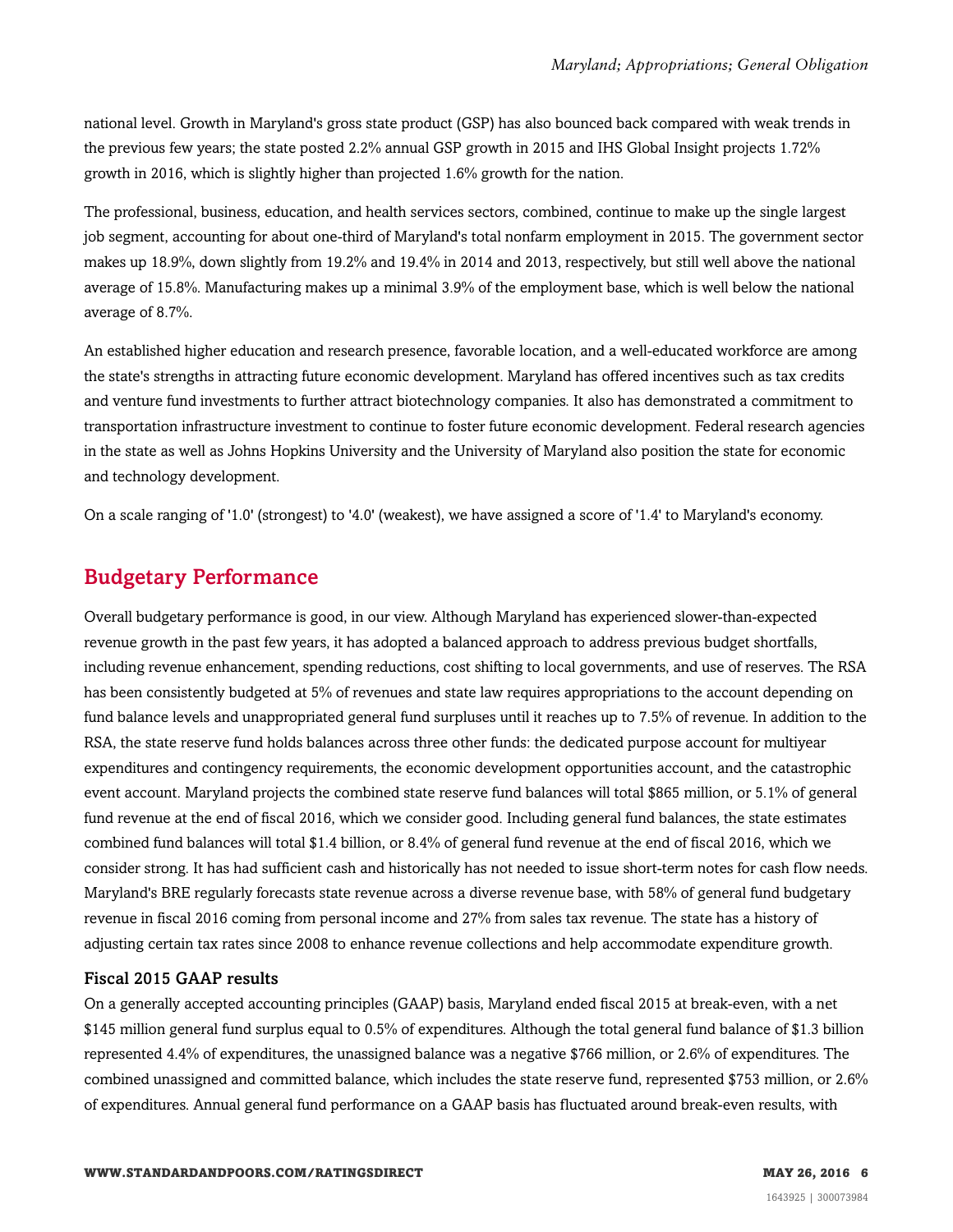annual operating surpluses and deficits of up to 1% of expenditures in the past several years.

#### Fiscal 2016

Estimated general fund revenues in fiscal 2016, based on the March 2016 forecast by the BRE and including transfer tax revenue, total \$16.4 billion, or 3% higher than fiscal 2015 actuals, which is on track with December estimates. While the budget incorporated \$207 million of estimated deficiency appropriations in education and correctional spending, greater-than-expected savings due to \$372 million in agency reversions offset higher spending to result in a higher estimated ending fund balance. The state was able to save on Medicaid expenditures, in particular, due to enrollments lapses under the Affordable Care Act, which resulted in lower-than-expected caseloads in fiscal 2016. This contrasts with higher-than-budgeted enrollment in fiscal 2015 due to Medicaid expansion; however, officials anticipate caseload growth will resume in future years as eligible Medicaid recipients re-enroll. The estimated ending fiscal 2016 combined general fund and rainy day balance totals almost \$1.4 billion, or 8.5% of expenditures, which we consider strong, and is \$300 million higher than comparable budgetary balances in fiscal 2015.

A recent U.S. Supreme Court decision (the Wynne case) found that local income tax refunds were due to certain taxpayers who had previously paid local income taxes without a deduction for income earned out of state. The general assembly authorized the comptroller to pay an estimated \$200 million of income tax refunds from the local income tax reserve account, which holds local income tax collections in a local reserve account to provide for future taxpayer refunds. Although the 2015 legislature authorized future quarterly withholdings of income tax distributions to local governments as repayment to the account in nine equal installments, the 2016 legislature extends the reimbursement period to 40 quarterly distributions beginning in fiscal 2019.

The state also has used balances in the local income tax reserve account in the previous decade to subsidize general fund operations, including a \$100 million transfer in fiscal 2015, which have not been fully repaid and which have resulted in a negative unassigned fund balance of \$766 million in the account as of June 30, 2015. Maryland expects to transfer scheduled repayments from the general fund to the local income tax reserve account between 2016 and 2026. Despite the recorded liability in the account, the state expects the local income tax reserve account will continue to have sufficient cash available to provide for the taxpayer refunds due to the settlement and, given scheduled future withholding of local government income tax distributions, does not increase the liability to the state.

We have assigned a score of '1.2' to Maryland's budgetary performance, where '1.0' is the strongest and '4.0' the weakest.

# <span id="page-6-0"></span>Debt And Liability Profile

In our view, the tax-supported debt burden at the end of fiscal 2015 is still moderate by all measures at \$1,923 per capita, 3.4% of personal income, and 3.3% of GSP. Tax-supported debt includes GO bonds, capital lease and appropriation-supported debt, and bay restoration bonds, as well as consolidated transportation bonds and grant anticipation revenue vehicle bonds also partially supported by transportation tax revenue. Debt service represents about 5% of general government spending, which we consider moderate; however, we calculate that total tax-supported debt is amortized rapidly, with more than 80% of principal retired in the next 10 years, including all GO bonds retired in the next 15 years as required by the Maryland Constitution.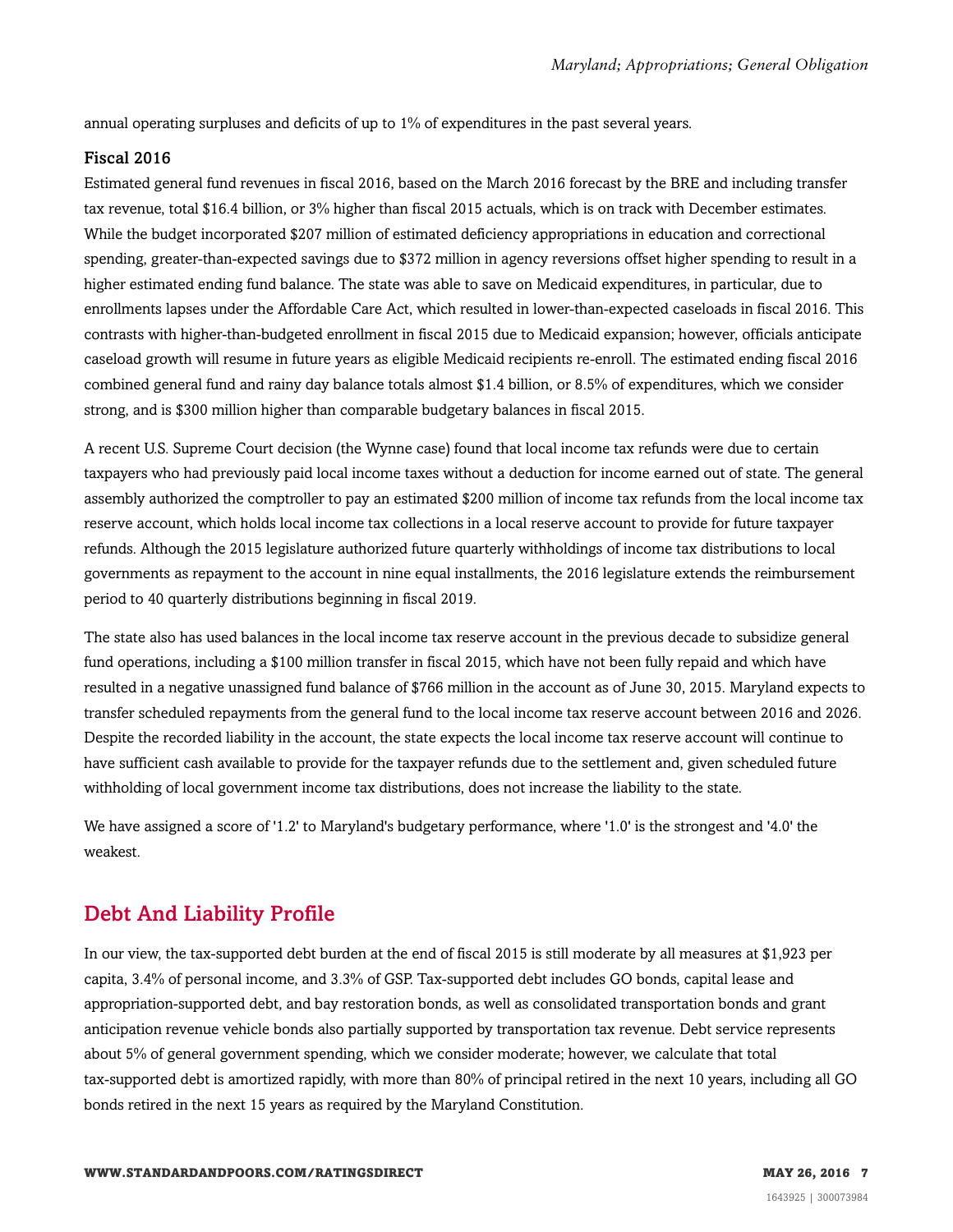The state's five-year capital improvement program for fiscal years 2017 through 2021 includes almost \$5 billion of GO bond issuance to be used for state facilities, public schools, and other capital needs. This averages to roughly \$1 billion of GO debt issuance per year, which is similar to the prior year's capital improvement programs, although the Capital Debt Affordability Committee (CDAC) report notes funded levels fall short of capital funding requests and construction needs. State officials do not anticipate issuing additional GO debt until next year.

In addition to approving planned GO debt, the 2013 legislature approved raising the statutory debt authorization for transportation bonds to \$4.5 billion from \$2.6 billion funded with enhanced revenue from annual CPI-adjusted gas tax rates and sales tax equivalent rate increases over a multiyear period. Including additional GO and transportation bond authorization, but not including the anticipated P3 obligations, the CDAC projects state tax-supported debt outstanding will increase in the next few years, although it estimates debt levels will remain within committee's affordability criteria, which limits state tax-supported debt to 4% of state personal income and debt service to 8% of revenue. The state does not expect to incorporate the P3 obligations within the CDAC tax-supported debt ratios, given Maryland Department of Transportation plans to direct only non-tax revenue to support milestone and availability payments.

The Maryland Stadium Authority has about \$16 million of lease debt outstanding issued as direct purchase financings and supported by rental payments from sports lottery revenue. Although we believe the terms of the document include contingent liquidity risk related to immediate acceleration of principal, we believe these risks are mitigated by the relatively minimal amount of principal outstanding compared with the state's cash position. In addition, Maryland estimates it has \$106 million outstanding in energy performance contract lease financing agreements with various banks for various agencies and universities as of March 31, 2016, which are self-supporting from guaranteed energy savings. Upon our review of representative documents provided, although the agreement provides for the acceleration of the current fiscal year lease payment, there are no provisions that require immediate acceleration of full principal outstanding.

The state participates in the state pool of the retirement system, which includes five distinct systems, the largest of which are the teachers' combined system and the employees' combined system. After improving slightly in fiscal 2014, the pension funded ratio for the state pool declined slightly to 69% in fiscal 2015 compared with 72% in fiscal 2014 using market valuation of assets, which we still consider below average. We estimate the state's unfunded pension liability represented about \$3,300 per capita and 6% of personal income in fiscal 2015, which we also consider below average. Recent weak market performance, as well as movement toward more conservative actuarial assumptions, could stem future improvement in the pension funded ratio. In 2013, the pension board authorized a reduction of the earnings estimate to 7.55% from 7.75%, phased in over four years beginning with fiscal 2013. Although the system reported a five-year average rate of return of 9.36%, which exceeds the actuarial assumed rate of return, the year-end fiscal 2015 investment return of 2.68% reflected recent weak market performance. The 2013 general assembly also approved legislation that phased out the corridor funding method for the teachers and employees systems over 10 years and replaced it with a 25-year closed-end amortization schedule.

Previous year pension contributions were not sufficient to meet the actuarially determined contribution (ADC), and planned supplemental contribution levels were repeatedly revised downward due to budgetary pressures. Maryland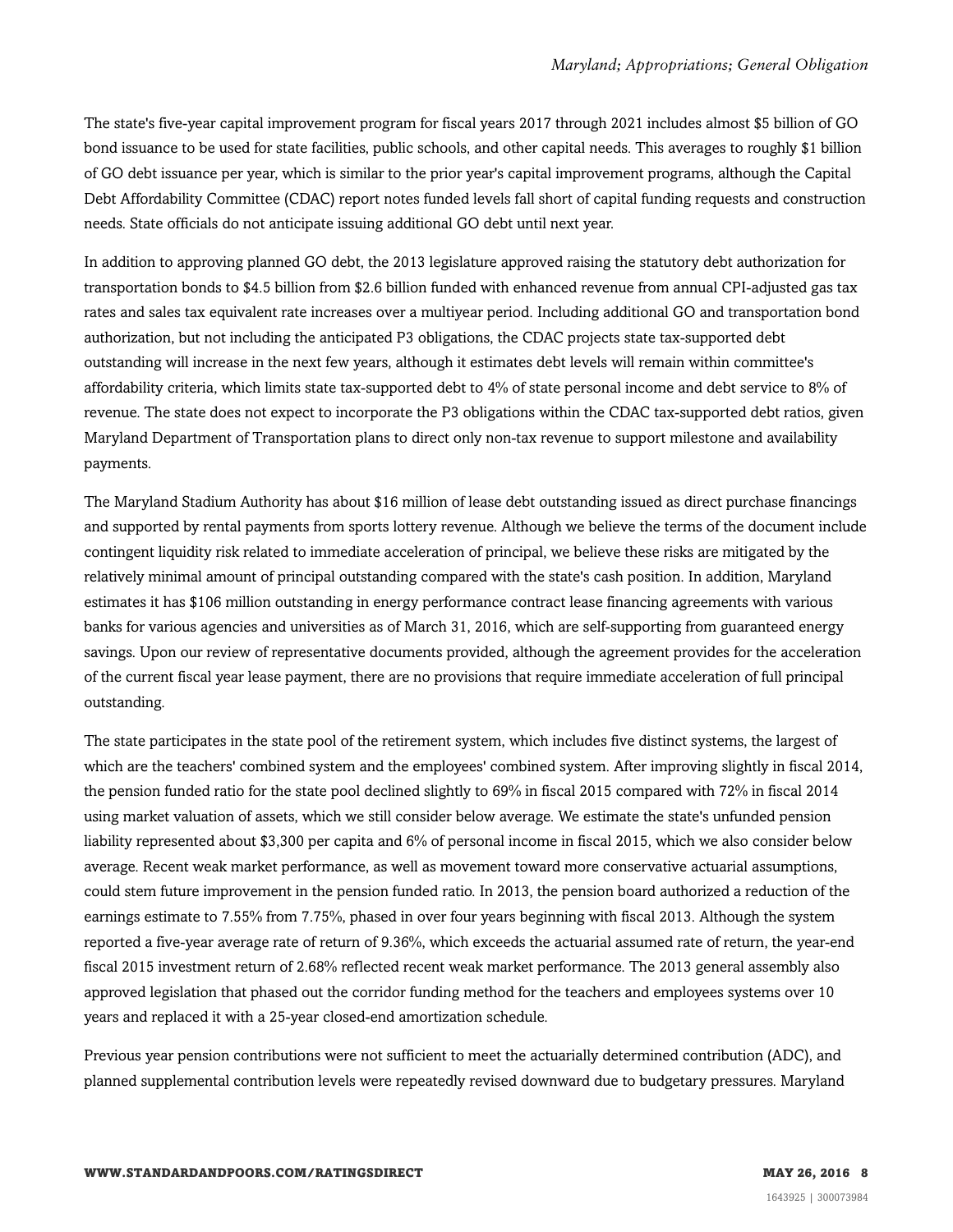has historically contributed less than the actuarially determined employer contribution across the pension plans for the past five years, including in fiscal 2015 when it paid \$1.7 billion, or about 87% of its actuarially required payment. Recent legislatures have made multiple changes to the pension funding policy, including the 2015 change that bases pension contribution levels on full actuarial funding by fiscal 2017 and designated supplemental pension contribution levels. The current funding policy also requires supplemental contributions of \$75 million until the system is 85% funded and directs half of the annual unappropriated general fund balance in excess of \$10 million, up to \$50 million annually, to pension contributions. State officials report the fiscal 2017 budget provided for the actuarially determined pension contribution in addition to \$150 million in supplemental contributions, voluntary contributions, and fiscal 2015 unappropriated fund balance. The general fund employer pension contribution represents about 7.8% of the fiscal 2017 general fund budget. We believe future state contributions should meet or exceed ADCs, although projected pension contributions are lower than they would have been under the funding policy for the teachers and employees combined systems. Based on state projections, state pool funded ratios will grow more slowly under the ADC funding policy than under the previous policy.

As of June 30, 2015, the state employee and retiree health and welfare benefits program unfunded actuarial accrued OPEB (OPEB liability was \$9.4 billion compared with \$8.7 billion in fiscal 2014. Although we consider the state's \$1,560 per capita liability above-average, Maryland had previously reduced the overall liability compared to \$15.9 billion unfunded actuarial accrued liability recorded before health care benefit reforms approved by the general assembly in 2011. The reforms included increased premium payments and prescription drug copayments. While the state also established an irrevocable trust, it has not regularly appropriated funds to prefund the trust.

We have assigned a score of '2.7' to Maryland's debt and liability profile, where '1.0' is the strongest and '4.0' the weakest.

# <span id="page-8-0"></span>Related Criteria And Research

#### Related Criteria

- USPF Criteria: State Ratings Methodology, Jan. 3, 2011
- USPF Criteria: Financial Management Assessment, June 27, 2006
- USPF Criteria: Debt Statement Analysis, Aug. 22, 2006
- USPF Criteria: State Credit Enhancement Programs, Nov. 13, 2008
- USPF Criteria: Appropriation-Backed Obligations, June 13, 2007
- USPF Criteria: Rating Government Department Appropriation-Backed Debt In U.S. Public Finance, Nov. 7, 2007
- USPF Criteria: Assigning Issue Credit Ratings Of Operating Entities, May 20, 2015
- Ratings Above The Sovereign: Corporate And Government Ratings—Methodology And Assumptions, Nov. 19, 2013
- Criteria: Use of CreditWatch And Outlooks, Sept. 14, 2009
- USPF Criteria: Bank Liquidity Facilities, June 22, 2007
- USPF Criteria: Standby Bond Purchase Agreement Automatic Termination Events, April 11, 2008

#### Related Research

• How Standard & Poor's Treats Public-Private Partnerships In U.S. State And Local Government Debt Analysis, Sept. 17, 2015

Ratings Detail (As Of May 26, 2016)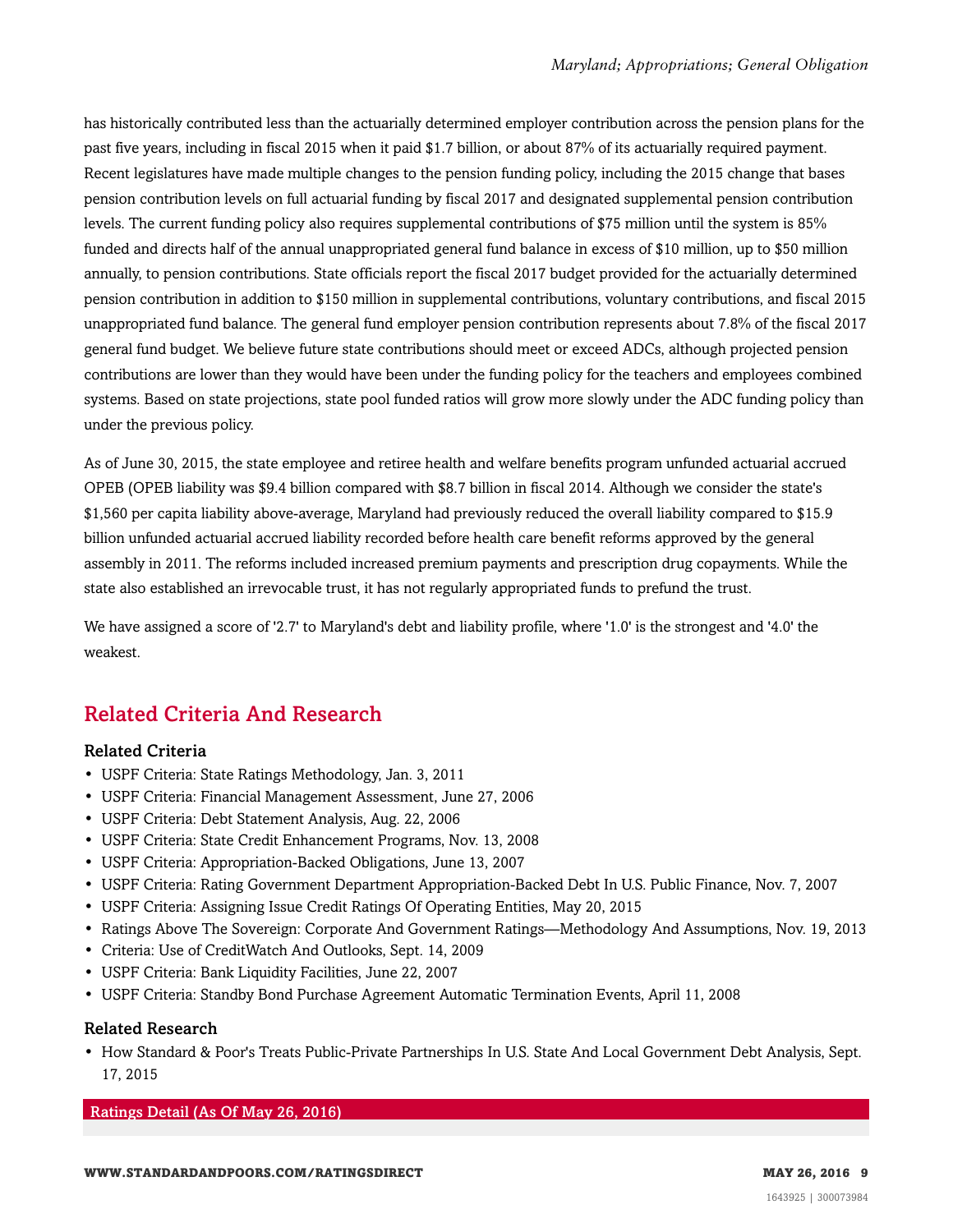| Ratings Detail (As Of May 26, 2016) (cont.)                                                                      |                  |          |  |  |
|------------------------------------------------------------------------------------------------------------------|------------------|----------|--|--|
| Maryland Econ Dev Corp APPROP                                                                                    |                  |          |  |  |
| Long Term Rating                                                                                                 | AA+/Stable       | Affirmed |  |  |
| Maryland Econ Dev Corp APPROP                                                                                    |                  |          |  |  |
| Long Term Rating                                                                                                 | AA+/Stable       | Affirmed |  |  |
| Maryland Econ Dev Corp APPROP                                                                                    |                  |          |  |  |
| Long Term Rating                                                                                                 | AA+/Stable       | Affirmed |  |  |
| Maryland Stad Auth lease rev rfdg bnds (Montgomery County Conf Ctr Proj)                                         |                  |          |  |  |
| Long Term Rating                                                                                                 | AA+/Stable       | Affirmed |  |  |
| Maryland Stad Auth taxable lse rev rfdg bnds (Hippodrome Performing Arts Center)                                 |                  |          |  |  |
| Long Term Rating                                                                                                 | AA+/Stable       | Affirmed |  |  |
| Maryland GO                                                                                                      |                  |          |  |  |
| Long Term Rating                                                                                                 | AAA/Stable       | Affirmed |  |  |
| Maryland GO                                                                                                      |                  |          |  |  |
| Long Term Rating                                                                                                 | AAA/Stable       | Affirmed |  |  |
| Maryland GO                                                                                                      |                  |          |  |  |
| Long Term Rating                                                                                                 | AAA/Stable       | Affirmed |  |  |
| Maryland Dept of Transp certs of part (Maryland Port Admin Fac Proj) ser 2006                                    |                  |          |  |  |
| <b>Unenhanced Rating</b>                                                                                         | AA+(SPUR)/Stable | Affirmed |  |  |
| <b>Maryland Dept of Transp, Maryland</b>                                                                         |                  |          |  |  |
| Maryland                                                                                                         |                  |          |  |  |
| Maryland Dept of Transp proj certs of part rfdg (Maryland Aviation Admin Fac)                                    |                  |          |  |  |
| Long Term Rating                                                                                                 | AA+/Stable       | Affirmed |  |  |
| Maryland Dept of Transp proj certs of part rfdg (Maryland Transit Admin Proj)                                    |                  |          |  |  |
| Long Term Rating                                                                                                 | AA+/Stable       | Affirmed |  |  |
| Maryland Dept of Transp (Baltimore/WA Intl Arpt Shuttle Bus Fleet Acquis)                                        |                  |          |  |  |
| Long Term Rating                                                                                                 | AA+/Stable       | Affirmed |  |  |
| <b>Maryland Econ Dev Corp, Maryland</b>                                                                          |                  |          |  |  |
| Maryland                                                                                                         |                  |          |  |  |
| Maryland Econ Dev Corp (Maryland) lse rev (Maryland) (Mayland Dept Of Transp Headquarters Fac)                   |                  |          |  |  |
| Long Term Rating                                                                                                 | AA+/Stable       | Affirmed |  |  |
| <b>Maryland Stad Auth, Maryland</b>                                                                              |                  |          |  |  |
| Maryland                                                                                                         |                  |          |  |  |
| Maryland Stad Auth (Maryland) sports facs lse rev rfdg bnds (ATM) (Baseball Stadium Issue)                       |                  |          |  |  |
| Long Term Rating                                                                                                 | AA+/Stable       | Affirmed |  |  |
| Maryland Stad Auth (Maryland) taxable sports facs lse rev rfdg bnds (Baseball Stadium Issue)<br>Long Term Rating | AA+/Stable       | Affirmed |  |  |
| Maryland Stad Auth (Maryland) (Camden Station Proj)                                                              |                  |          |  |  |
|                                                                                                                  |                  |          |  |  |
| Long Term Rating                                                                                                 | AA+/Stable       | Affirmed |  |  |
| Maryland Stad Auth (Maryland) (Conference Ctr Facs)                                                              |                  |          |  |  |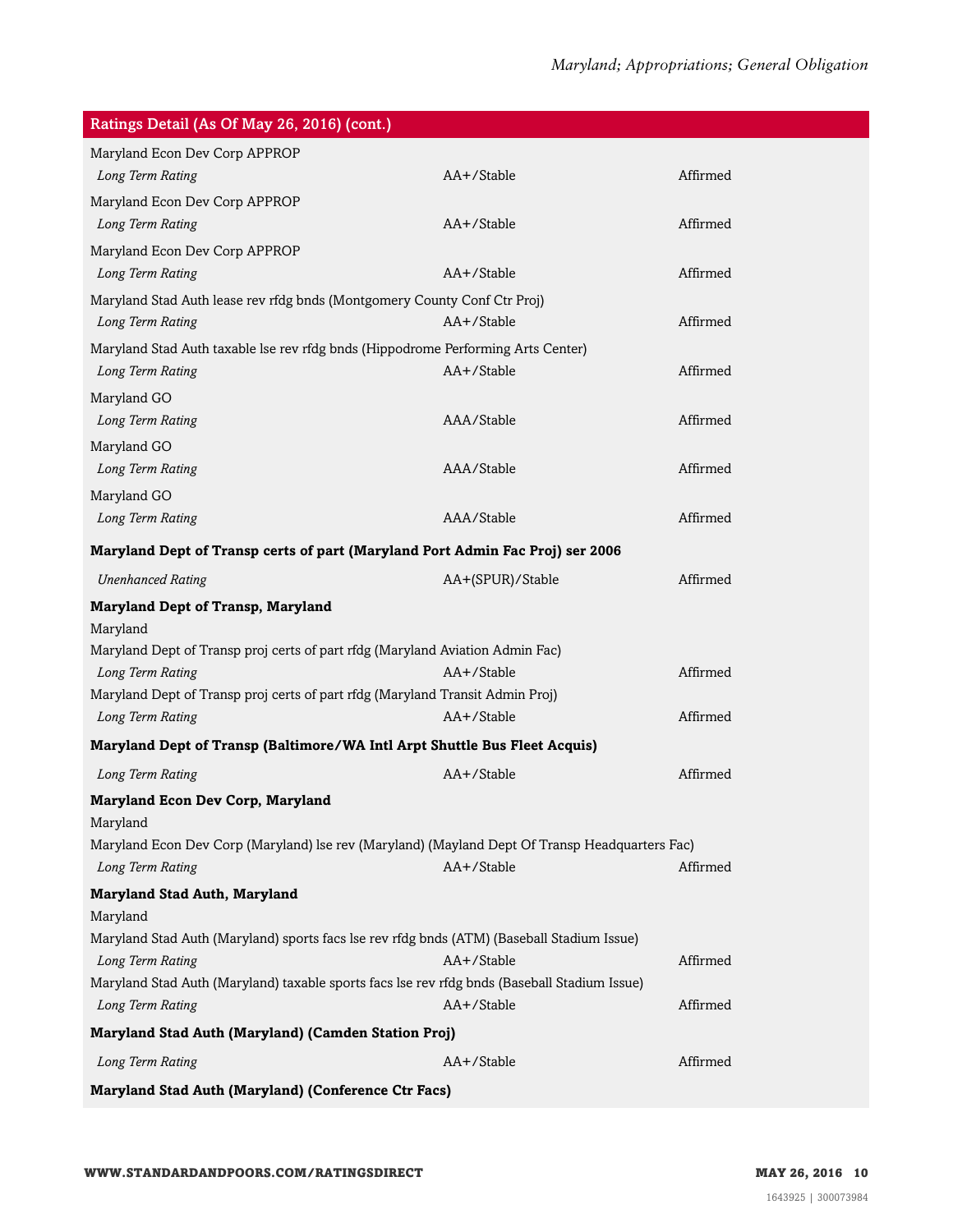| Ratings Detail (As Of May 26, 2016) (cont.)      |                  |          |  |  |
|--------------------------------------------------|------------------|----------|--|--|
| Long Term Rating                                 | $AA + /$ Stable  | Affirmed |  |  |
| Maryland Stad Auth (Maryland) (Football Stadium) |                  |          |  |  |
| Long Term Rating                                 | $AA+/A-1/Stable$ | Affirmed |  |  |
| Many issues are enhanced by bond insurance.      |                  |          |  |  |